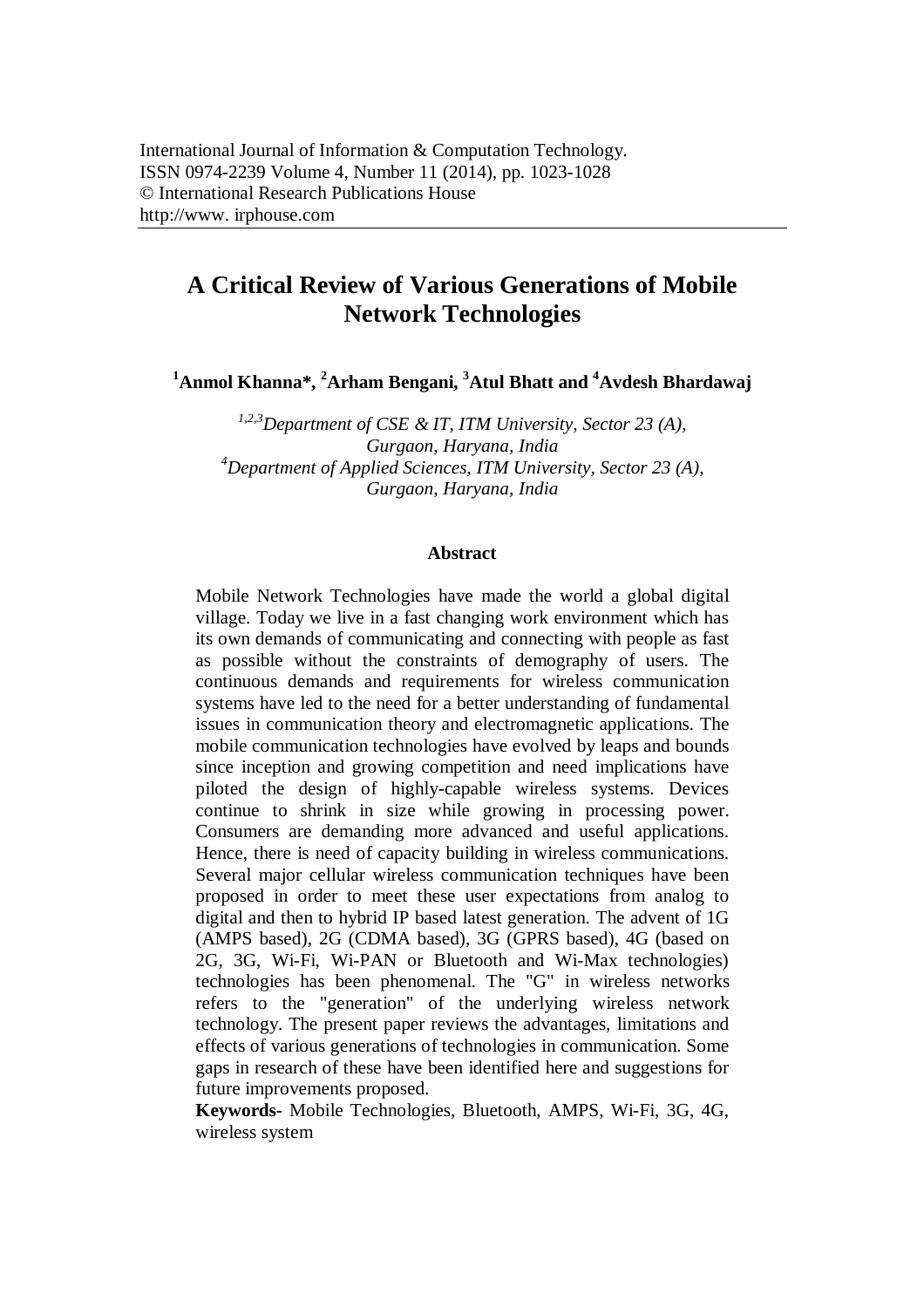## **1. Introduction**

Today we live in a fast changing world which has its own demands of communicating, connecting with people as fast as possible i.e. in minimum time possible without the consideration of location of the user. The continuous demands and requirements for wireless communication systems have led to the need for a better understanding of fundamental issues in communication theory and electromagnetic and the implications for the design of highly-capable wireless systems.1G was introduced in early 1980's ,basically used for voice calling or voice communication and very little thought was given about exploring the other usage of this network such as internet browsing but as the technology evolved 2G, 3G and finally 4G were introduced covering various other areas such as packet data transfer , video calling , ultra fast broadband connections etc. This paper mentions those aspects and basically discussing the evolution from 1G when apart from calling, using it as a modem was considered to 4G which provides us super fast internet browsing facility on the go, its advantages and disadvantages and future projects which will lead to further evolution and exploring of other new areas

## **2. Discussions**

## *2.1) 1G*

The "G" in wireless networks refers to the "generation" of the underlying wireless network technology.The first network in this G category was the First generation Mobile Network (popularly known as 1G).1G networks (NMT, C-Nets, AMPS, TACS) are considered to be the first analog cellular systems, which started early 1980s. There were radio telephone systems even before that. 1G networks were conceived and designed purely for voice calls with almost no consideration of data services (with the possible exception of built-in modems in some headsets).The important technology behind 1G was AMPS. In 1970, Bell Labs in New Jersey proposed a cellular telephone concept as advanced mobile telephony system (AMPS). AMPS is a standard cellular telephone service placed into operation on October 13, 1983 by Illinois Bell. It uses narrow-band FM with a usable audio frequency band of 300-3 kHz and maximum frequency deviation of  $\pm 12$  kHz for 100 per cent modulation. According to Carson's rule, this corresponds to 30 kHz. AMPS uses frequency-division multiple access (FDMA), where transmissions are separated in the frequency domain. Subscribers are assigned a pair of voice channels (forward and reverse) for the duration of their call. Analogue cellular channels carry both voice using FM and digital signaling information using binary FSK.1G began to be used in various countries in different Standards. One such standard is NMT (Nordic Mobile Telephone), used in Nordic countries, Switzerland, Netherlands, Eastern Europe and Russia. Others include AMPS (Advanced Mobile Phone System) used in the North America and Australia<sup>,[1]</sup> TACS (Total Access Communications System) in the United Kingdom, C-450 in West Germany, Portugal and South Africa, Radiocom  $2000^{[2]}$  in France, and RTMI in Italy. In Japan there were multiple systems. Three standards, TZ-801, TZ-802, and TZ-803 were developed by NTT (Nippon Telegraph and Telephone Corporation<sup>[3]</sup>), while a competing system operated by DDI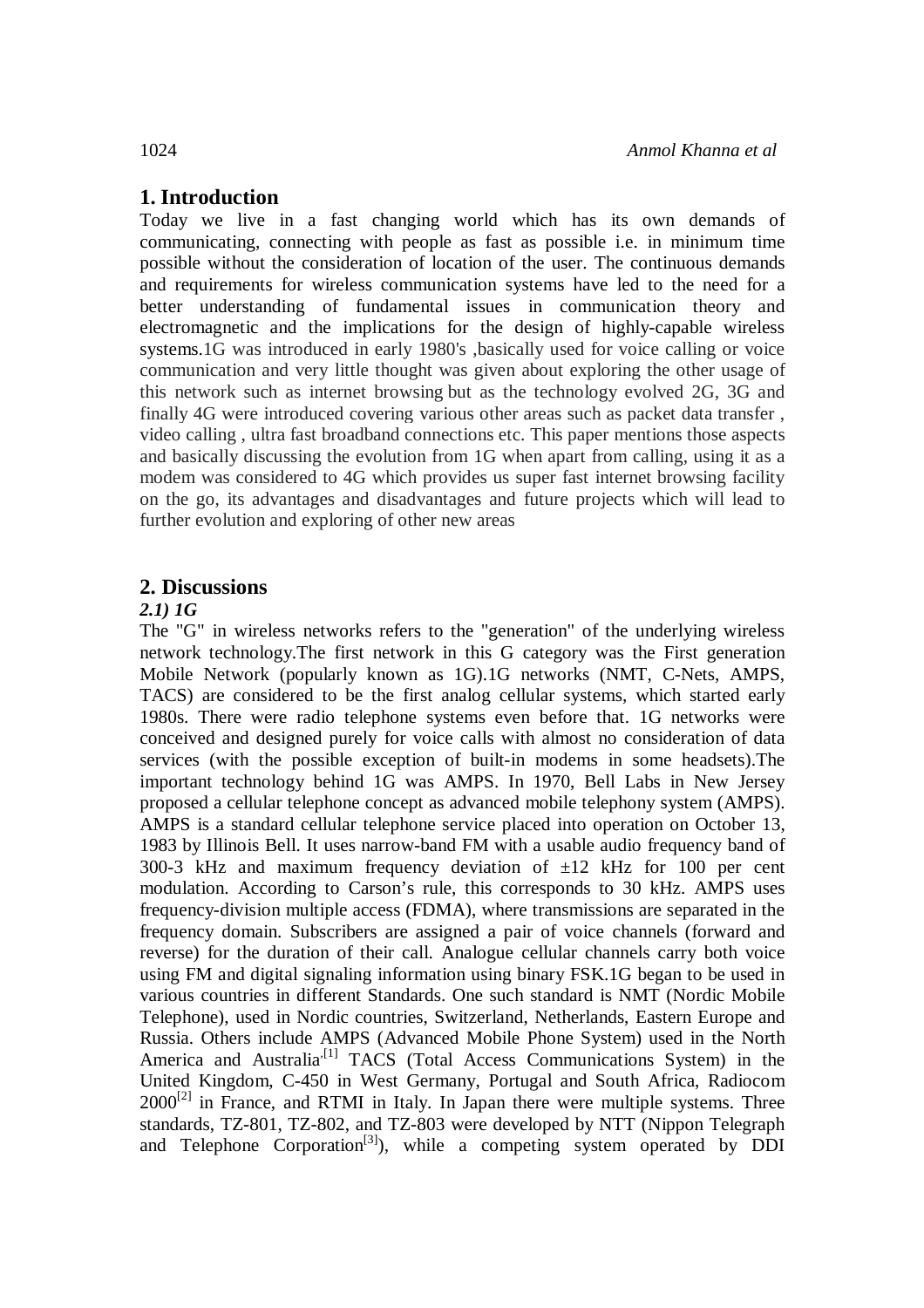$(DainiDenden Planning, Inc<sup>[4]</sup>) used the JTACS (Japan Total Access)$ Communications System) standard.1G speeds vary between that of a 28k modem (28kbit/s) and 56k modem (56kbit/s),meaning actual download speeds of 28kbit/s to 56kbit/s.

#### **Problems with 1G Networks:**

As 1G was using Analog Technology led to its downfall as:

- 1. Analog Signals does not allow advance encryption methods hence there is no security of data i.e. anybody could listen to the conversion easily by simple techniques. The user identification number could be stolen easily and which could be used to make any call and the user whose identification number was stolen had to pay the call charges.
- 2. Analog signals can easily be affected by interference and the call quality decreases.

### **2.2) 2G**

2G(GSM, CDMAOne, D-AMPS) are the first digital cellular systems launched early 1990s, offering improved sound quality, better security and higher total capacity. GSM supports circuit-switched data (CSD), allowing users to place dial-up data calls digitally, so that the network's switching station receives actual ones and zeroes rather than the screech of an analog modem.After a certain period of time an enhanced version of 2G network was introduced (2.5G),improving the efficiency.(GPRS, CDMA2000 1x) are the enhanced versions of 2G networks with theoretical data rates up to about 144kbit/s. GPRS offered the first always-on data service. Technology behind 2G is CDMA which is a form of direct-sequence spread-spectrum technology that allows many users to occupy the same time and frequency allocations in a given  $band/space.$  [3] CDMA assigns each user a unique spreading code to spread the baseband data before transmission, in order to help differentiate signals from various users in the same spectrum. It is the platform on which 2G and advanced 3G services are built.GPRS: **General packet radio service**(**GPRS**) is a packet oriented mobile data service on the 2G and 3G cellular communication system's global system for mobile communications (GSM). GPRS was originally standardized by European Telecommunications Standards Institute (ETSI) in response to the earlier CDPD and i-mode packet-switched cellular technologies. It is now maintained by the 3rd Generation Partnership Project (3GPP).GPRS usage is typically charged based on volume of data transferred, contrasting with circuit switched data, which is usually billed per minute of connection time. Usage above the bundle cap is either charged per megabyte or disallowed.

#### **Problems with 2G:**

In less populous areas, the weaker digital signal transmitted by a cellular phone may not be sufficient to reach a cell tower. This tends to be a particular problem on 2G systems deployed on higher frequencies, but is mostly not a problem on 2G systems deployed on lower frequencies. National regulations differ greatly among countries which dictate where 2G can be deployed.Analog has a smooth decay curve, but digital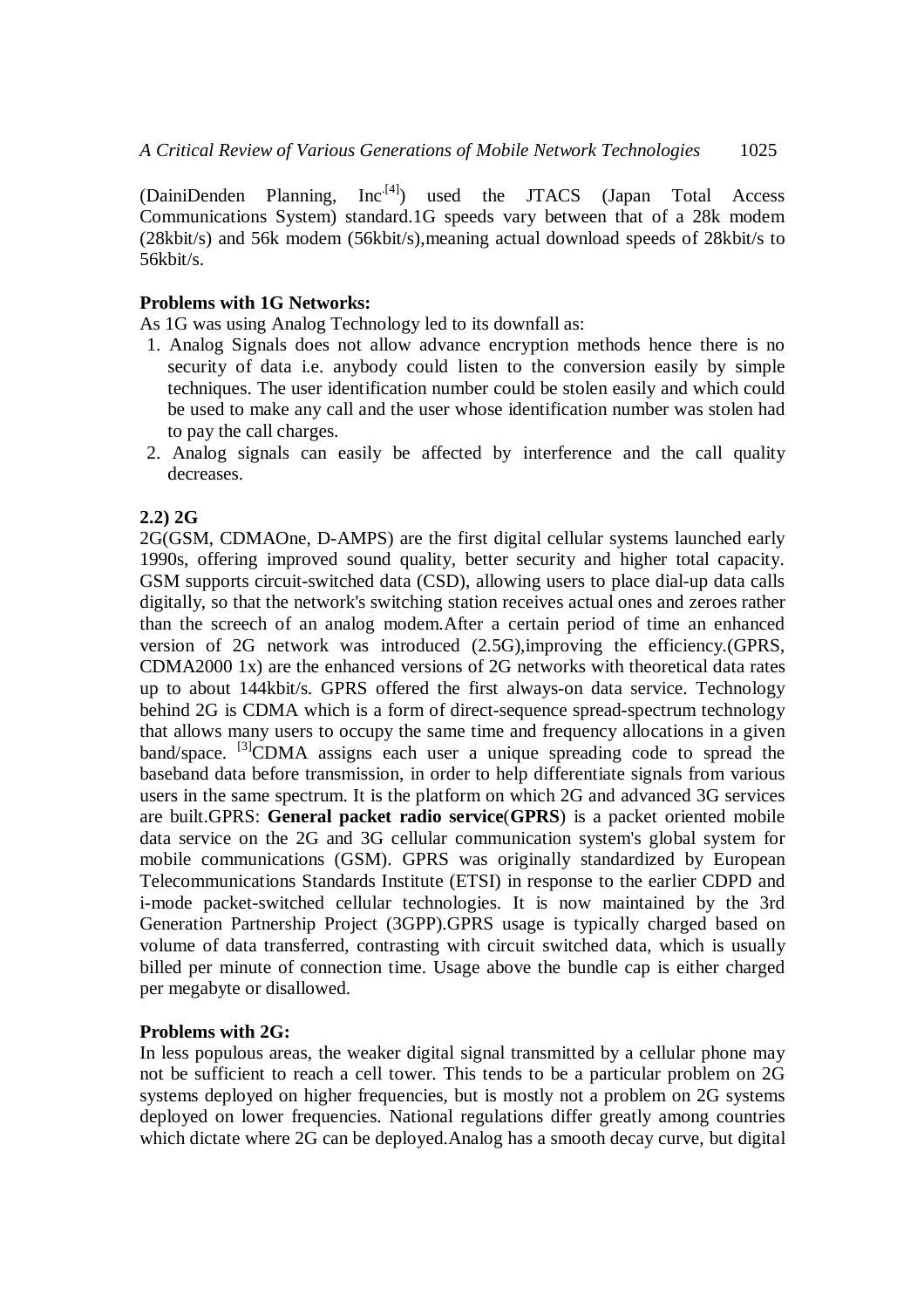has a jagged steppy one.  $\left[1\right]$ This can be both an advantage and a disadvantage. Under good conditions, digital will sound better. Under slightly worse conditions, analog will experience static, while digital has occasional dropouts. As conditions worsen, though, digital will start to completely fail, by dropping calls or being unintelligible, while analog slowly gets worse, generally holding a call longer and allowing at least some of the audio transmitted to be understood.

## *2.3) 3G*

3G is the next generation of technology which has revolutionized the telecommunication industry. Apart from increasing the speed of communication, the objective of this technology is to provide various value added services like video calling, live streaming, mobile internet access, IPTV, etc. on the mobile phones. These services are possible because the 3G spectrum provides the necessary bandwidth.Technically speaking 3G is a network protocol which refers to the generations of mobile phones and telecommunication equipment which are compatible with the International Mobile Telecommunications-2000 (IMT-2000) standards stated by International Telecommunication Union (ITU). The basic requirement for compiling to IMT-2000 standards is that the technology should provide peak data rates of at least 200 kbit/s. It's worth mentioning that speed isn't the only criteria for deciding whether the network protocol is 3G or not. 3G isn't just any high speed network but a protocol which has its own standards defined under IMT-2000 by ITU.3GTechnologyis designed for multimedia communication. It provides services like higher data transfer rates. One of its key visions is to provide seamless global roaming, enabling users to move across borders while using the same number and handset.  $\overline{[4]}$ According to ITU it is expected that IMT-2000 will provide higher transmission rates:a minimum speed of 2Mbit/s for stationary or walking users, and 348kbit/s in a moving vehicle.With the introduction of 3G, a wide variety of its applications were also introduced which were not even in frame during the 1G and 2G networks due to the speed constraints. Some other applications or fields which were explored after the introduction of 3G are:

- Making Remote Access Network Connectivity for small branches/ temporary locations simple and easy using 3G Network
- Reduce Long Distance Voice Call Charges using VOIP Communications and 3G Network
- Video conferencing from anywhere in the world

## *2.4) 4G*

In a world of fast changing technology, there is a rising requirement for people to communicate and get connected with each other and have appropriate and timely access to information regardless of the location of the each individuals or the information. The increasing demands and requirements for wireless communication systems ubiquity have led to the need for a better understanding of fundamental issues in communication theory and electromagnetic and their implications for the design of highly-capable wireless systems. In continuous development of mobile environments, the major service providers in the wireless market kept on monitoring the growths of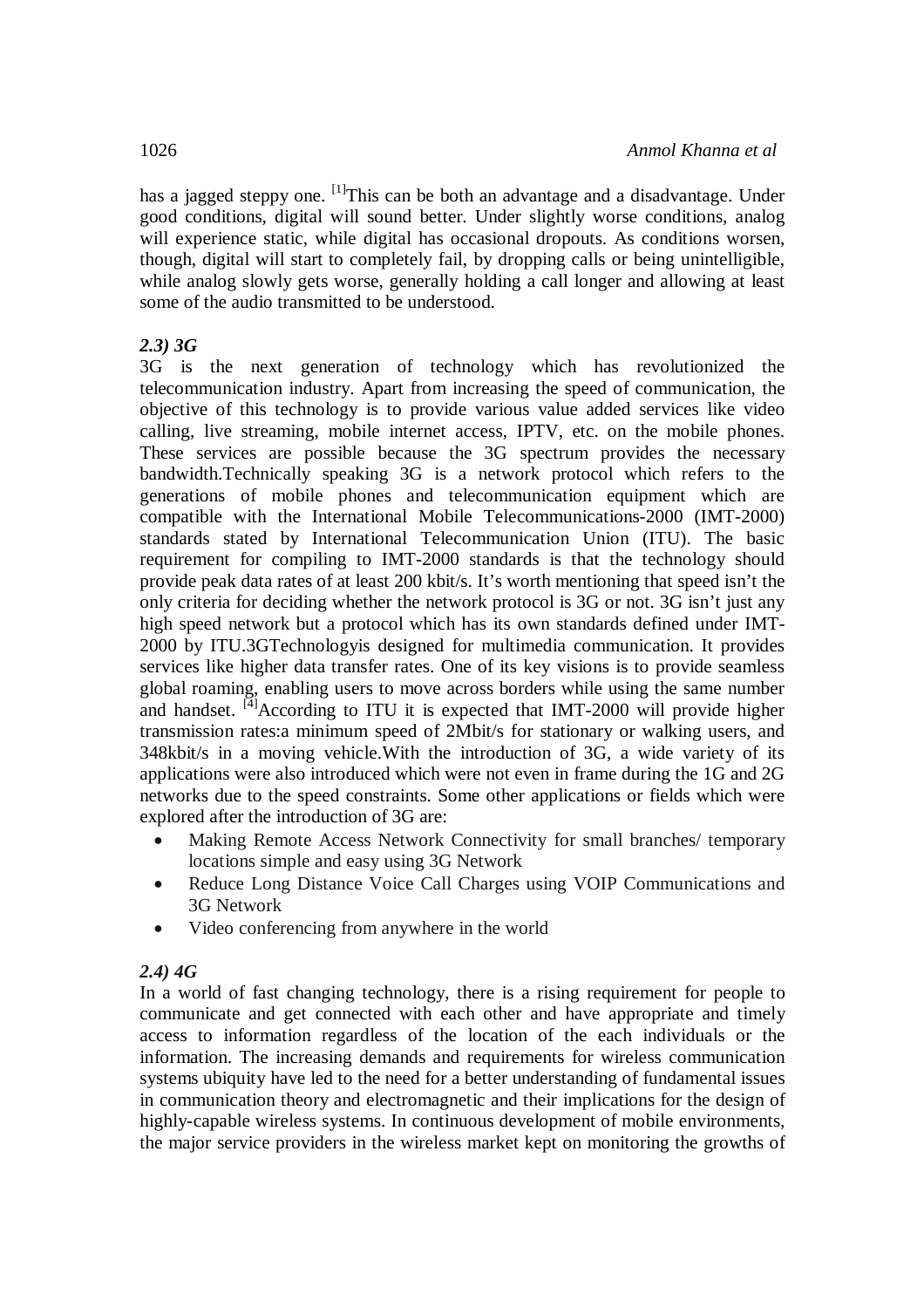4<sup>th</sup> generation (4G) mobile technology. 2G and 3G are well-established as the mainstream mobile technology around the world. 3G is stumbling to obtain market share for a different reasons and 4G is achieving some confidence.The 4G technology includes the best features of 2G, 3G, Wi-Fi, Wi-PAN (Bluetooth), and WiMax technologies with additive features. Packing so much intelligence in smaller and smaller physical space, esp. User Equipment (UE) 4G can be defined as:

" $IP + WPAN + WLAN + WMAN + WWAN + any other stragglers = 4G"$ 

The entire network would be packet-switched (IP Based). All switches would be digital. Higher bandwidths of 100MHz, and data could be transferred at much higher rates the cost of data transfer would be comparatively very less and global mobility would be possible. The security features will be much better. The smart antennas will be used and improved access technologies like OFDM and MC-CDMA (Multi Carrier) will be used.

## *4G Characteristics*

- Convergence Services
- Broadband Services
- Interactive BCN (ALL-IP) with Home-Networking, Telemetric, Sensor-Network
- Flexibility and Personalized Service

## **3 Conclusions**

Mobile Network Technologies have integrated the world as a global family where distances are no longer any hindrance for communication. The demand for wireless communication systems has resulted in the evolution of newer generations of wireless network technologies. From 1G to 4G, all these technologies have eased the living and communication standards but have their own sets of problems. More research is needed to evolve better technologies for faster and safer communication.

# **References**

- [1] Lara Khansa et al., (2012) Creating a Taxonomy for Mobile Commerce Innovations Using Social Network and Cluster Analyses, International Journal of Electronic Commerce, Volume 16, Number 4, pp 5-18
- [2] XinLuo et al., (2010) Examining multi-dimensional trust and multi-faceted risk in initial acceptance of emerging technologies: An empirical study of mobile banking services, Decision Support Systems, Volume 49, Issue 2, May 2010, pp 222–234
- [3] Yan Chen et al., (2011) Fundamental trade-offs on green wireless networks, Communications Magazine, IEEE (Volume:49, Issue: 6, pp 30-37
- [4] Thomas Cochrane (2012) AnmLearning Journey: Mobile Web 2.0 Critical Success Factors, Volume 3, Issue 2, pp 114-128